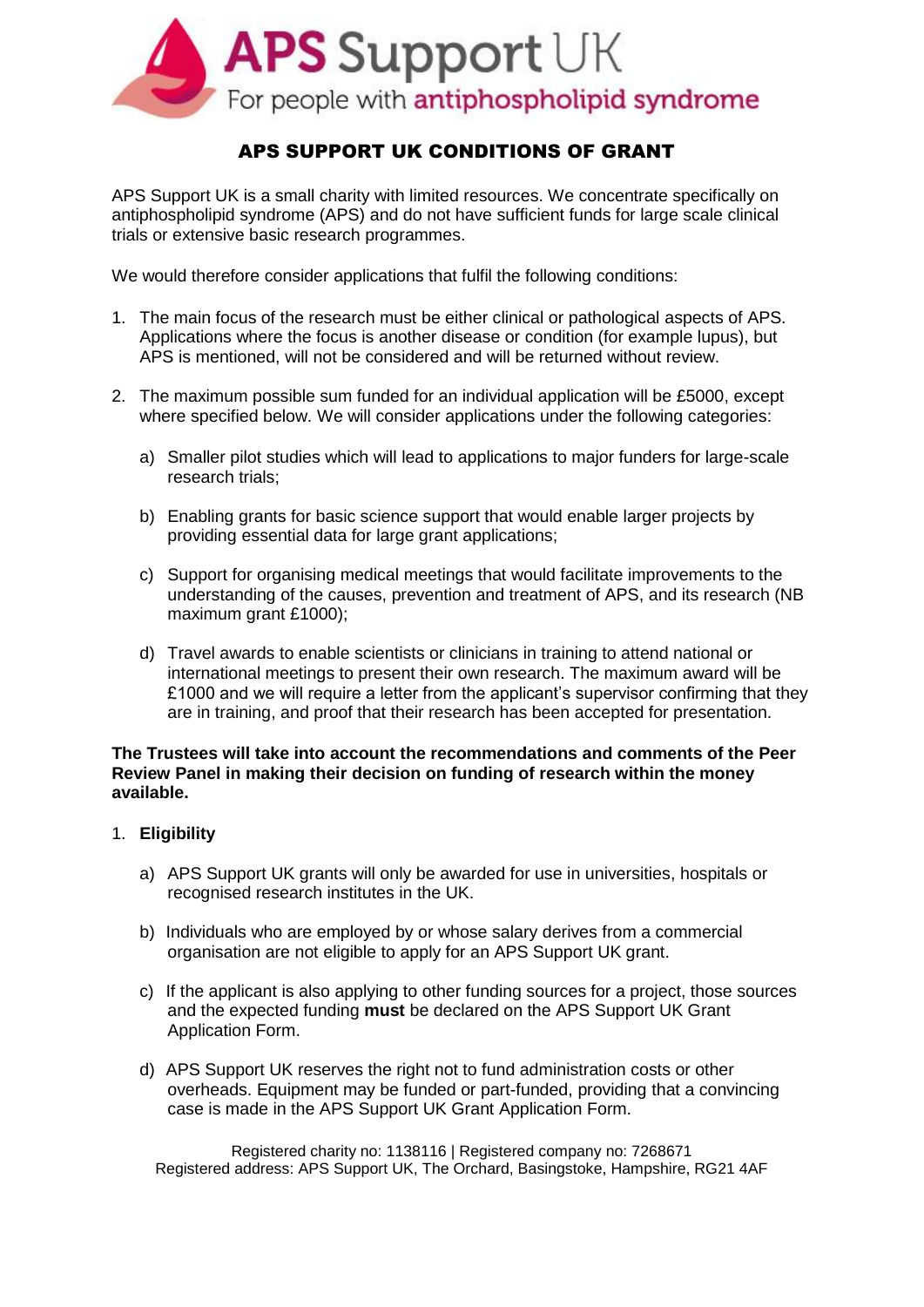### 2. **Grant application forms**

- a) Applications for grants must be made using the Grant Application Form which is available from the charity office: APS Support UK, The Orchard, Basingstoke, Hampshire, RG21 4AF (tel: 0300 323 9943) or from the charity's website: [www.aps](http://www.aps-support.org.uk/)[support.org.uk\)](http://www.aps-support.org.uk/). The completed, signed form must be sent by post to the charity office at the above address and a full PDF copy emailed to [research@aps](mailto:research@aps-support.org.uk)[support.org.uk.](mailto:research@aps-support.org.uk)
- b) All applicants and co-applicants associated with a grant application are required to complete and sign the Grant Application Form. Applications involving several centres should be submitted by the Principal Investigator of the study who will be the point of contact for all related correspondence. CVs must be provided for all applicants and co-applicants.

### 3. **Application processing**

- a) A layperson's abstract of between 500 and 1000 words (one page maximum) must be submitted with an application, without which the application cannot be progressed. APS Support UK will normally acknowledge receipt of a grant application in writing within two weeks.
- b) Applications for research funding will be reviewed by members of APS Support UK's Peer Review Panel which undertakes rigorous and independent peer review, advising the Trustees of the charity on the suitability of all medical research applications submitted for funding. A scoring scheme is available for use by the panel.
- c) APS Support UK will formally respond to advise whether the grant is to be made in full, or has been rejected, and will endeavor to provide appropriate feedback to applicants. If a grant is awarded, details of the timing and amount of the grant payment(s) will be also advised at this time.
- d) APS Support UK will only dispense grant monies upon receipt of an invoice from the hospital or associated organisation which should quote the project title and lead applicant.
- e) APS Support UK reserves the right to reject an application in whole or in part, following assessment by the Peer Review Panel.

Registered charity no: 1138116 | Registered company no: 7268671 Registered address: APS Support UK, The Orchard, Basingstoke, Hampshire, RG21 4AF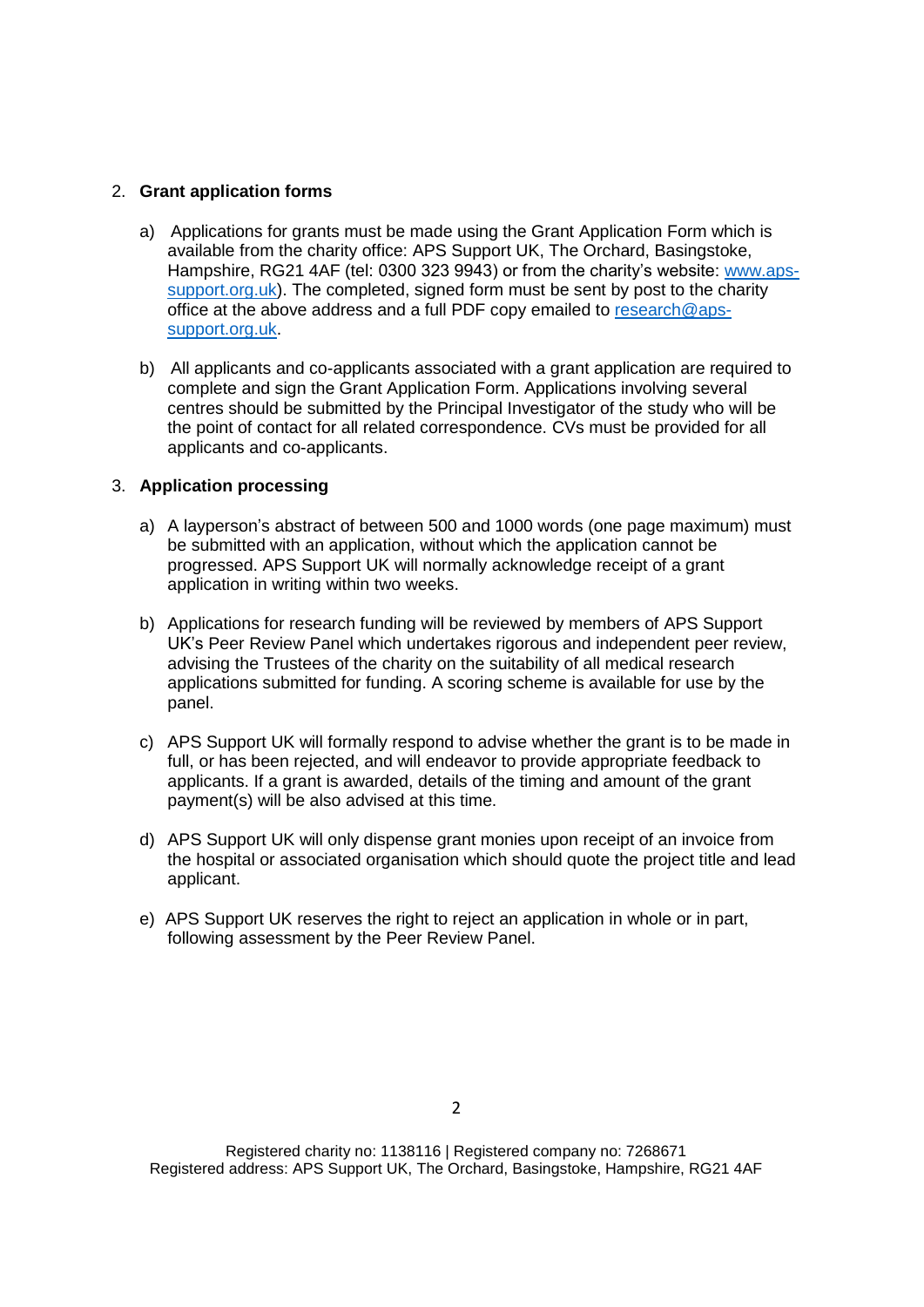### 4. **Salaries**

- a) Support for salaries must state the grade and basic salary requested, with separate amounts for any enhancement premium, employers' 'on-costs' and London weighting. Annual increments must be included. However, applicants should note that, given the maximum grant award of £5000 (which is sufficient for only a small proportion of a salary for a researcher) support for salaries will only be awarded where there is proof that the rest of the salary has been covered from other sources.
- b) Any applicant on a grant proposal wishing to apply for their own salary must submit the application jointly with a tenured senior member (preferably the head) of the department in which they propose to work.
- c) Grants must be taken up within 12 months of the award and will start from the date that the project commenced or when the first person is appointed. Any grant lapsed for longer than 12 months must be resubmitted as a new application.
- d) Grants must be used only for the purposes authorised and at the salary rates agreed. Requests should include a recent CV of the applicant or of the lead applicant where two or more co-apply.
- e) The host institution must accept an individual paid from an APS Support UK grant as one of its employees for the duration of the award.
- f) If a grant holder wishes to move to another institution, APS Support UK must be informed in advance.
- g) In view of the short-term nature of grants, APS Support UK cannot be responsible for the present or future career of individuals employed on projects funded by the charity.

### 5. **Maternity Leave**

- a) On the understanding that no additional funds are available, the grant holder may appoint a temporary replacement during the period of maternity leave.
- b) If the grant holder feels that the research will not be compromised, APS Support UK will normally agree for the returning research worker to work half-time for a year rather than full-time for 6 months if this is the period remaining on the grant

### 6. **Ethical Approval**

a) Local ethical committee approval must be obtained for research which involves clinical trials or investigations involving human subjects. Written evidence of such approval should be submitted with the grant application: if ethical approval is pending, no application will be confirmed by APS Support UK until documentary evidence of such approval has been received.

### 7. **Experimental animals**

APS Support UK does not fund research involving the use of experimental animals.